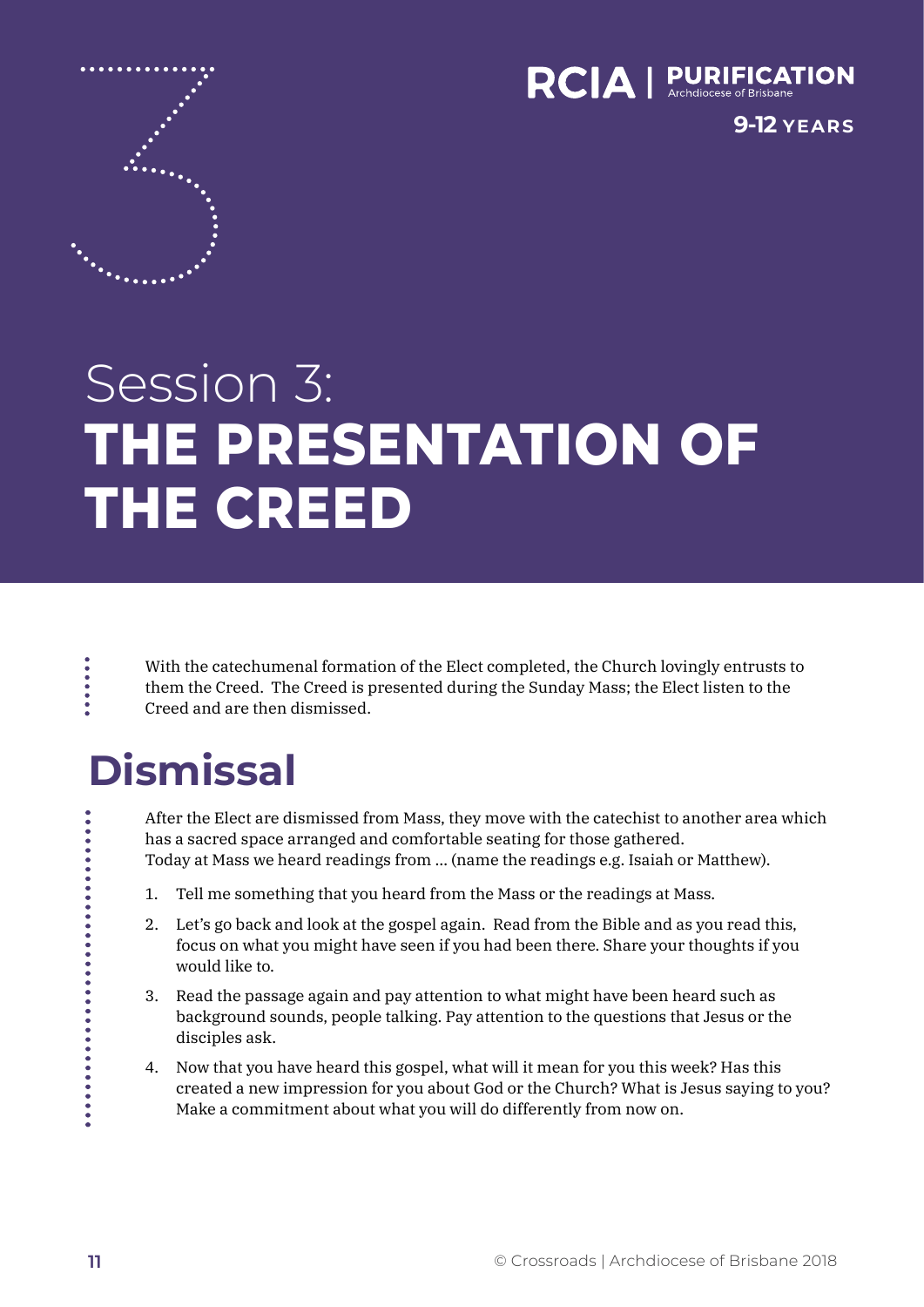# Activity Book - Gospel Space

 $\ddot{\bullet}$ 

.........

------------

In your Activity Book (page 33), after listening to and discussing the gospel, write down what you think Jesus is asking you to do this week.

# **Exploring**

### **What we have received today - The Creed**

#### $\epsilon$ YOUCAT 27

The Creed goes back to the time of Jesus, who commanded his disciples to baptise. They required people seeking Baptism to make a profession of a definitive faith, namely faith in the Father, Son and Holy Spirit, that is the Trinity.

In it are all the treasures of what we believe.

The first believers said the Creed with tears in their eyes as they went down into the baptismal waters. It was personal, heartfelt, and precious. It was said at the moment they threw their hat in with the Christian community—at the moment they were saying "Yes" to the maker of heaven and earth and "No" to all the other powers that tried to lay claim on their lives.

#### $\alpha$ YOUCAT 27

The Creed gives us a set of beliefs that build the foundation of the faith Christ passed on to the apostles. Before Jesus ascended into heaven, leaving the apostles to continue His mission on earth through the Church, He gave the apostles a mission.

#### $m$ Matthew 28:19- 21

Go therefore and make disciples of all nations, baptising them in the name of the Father, and of the Son, and of the Holy Spirit, and teaching them to obey everything that I have commanded you. And remember, I am with you always, to the end of the age.